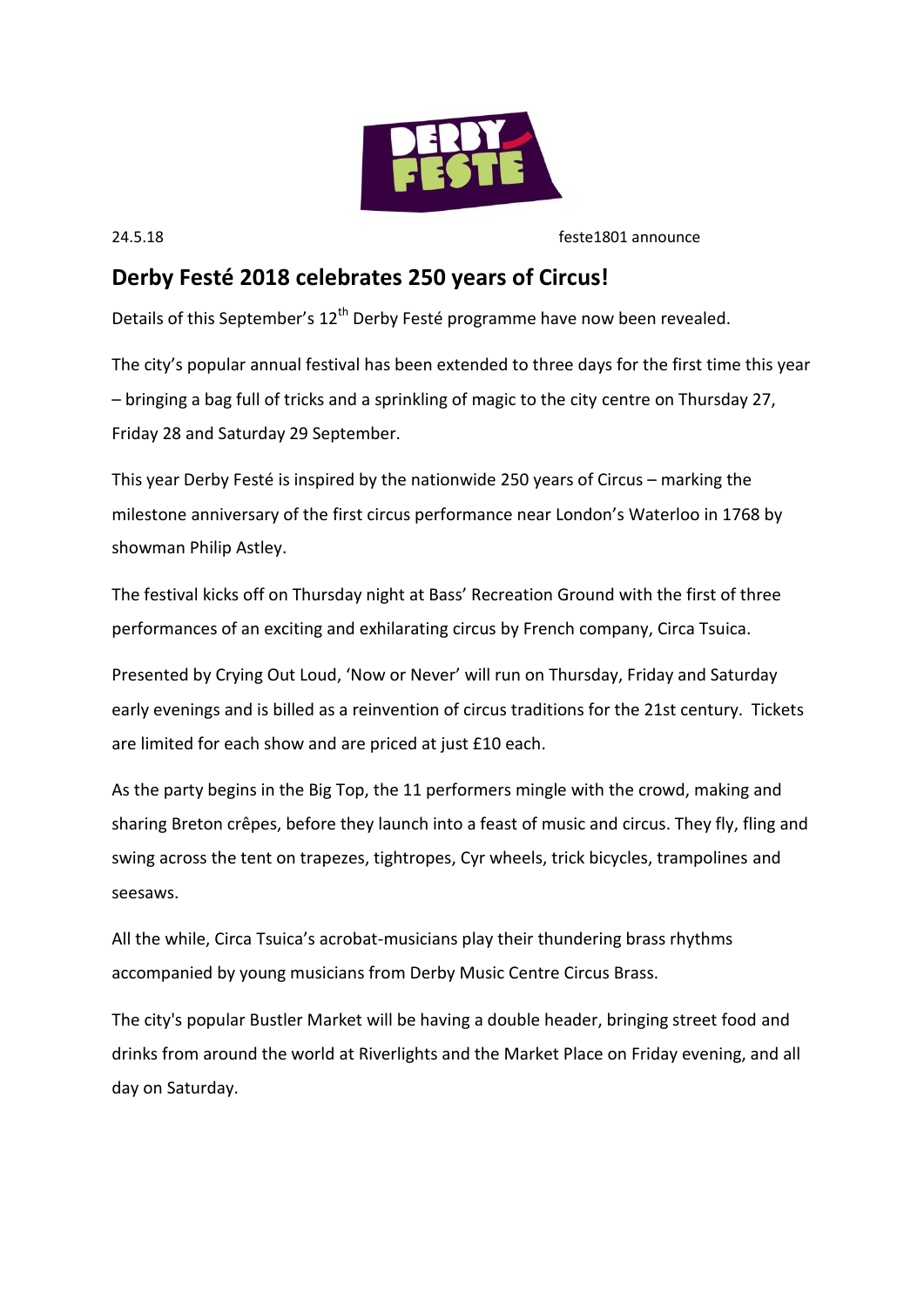Friday night will see the opening of the Jon Marshall's traditional 1950's Side Shows on the Market Place alongside the virtual reality piece, 'VR Playground' by Thrill Laboratory.

The live performance will be courtesy of French company Cie Dyptik who will thrill the crowds with their energetic hip-hop dance performance 'D Construction' staged around metal scaffolding.

On Saturday the streets will burst to life from 11am with a circus procession through St Peters Quarter and the Cathedral Quarter - trumpeting the start of street entertainment performance across the city centre including live music, circus performances, dance, and some incredible characters.

The Saturday evening starts with a mesmerising parade 'FierS á Cheval' which is a company of beautiful larger than life glowing white horses winding through the Cathedral Quarter.

The parade will finish in the Market Place where visitors can then enjoy light projections dancing on the buildings in a finale to celebrate 10 years of QUAD.

Stephen is Derby Festé Artistic Lead and Artistic Director of Déda in Derby which is a nationally-renowned centre for dance, contemporary circus and outdoor performance.

He said: "Circus 250 is a UK-wide celebration of the first circus performance staged in this country which has been a popular form of family entertainment for so many generations since then.

"Performances across the Festé weekend will celebrate the many different genres of circus from dance and music to thrilling acrobatics and sideshows.

"Every year we look to bring a new aspect into the Derby Festé programme but the constant theme every year is that this weekend is something that brings everyone together to enjoy a unique atmosphere in the city centre with top quality performances by artists from across the UK and Europe.

"As well as watching and interacting with the performances, there will also be opportunities for the people of Derby to actually participate in Festé including workshops this summer at community centres across the city, run by Artcore.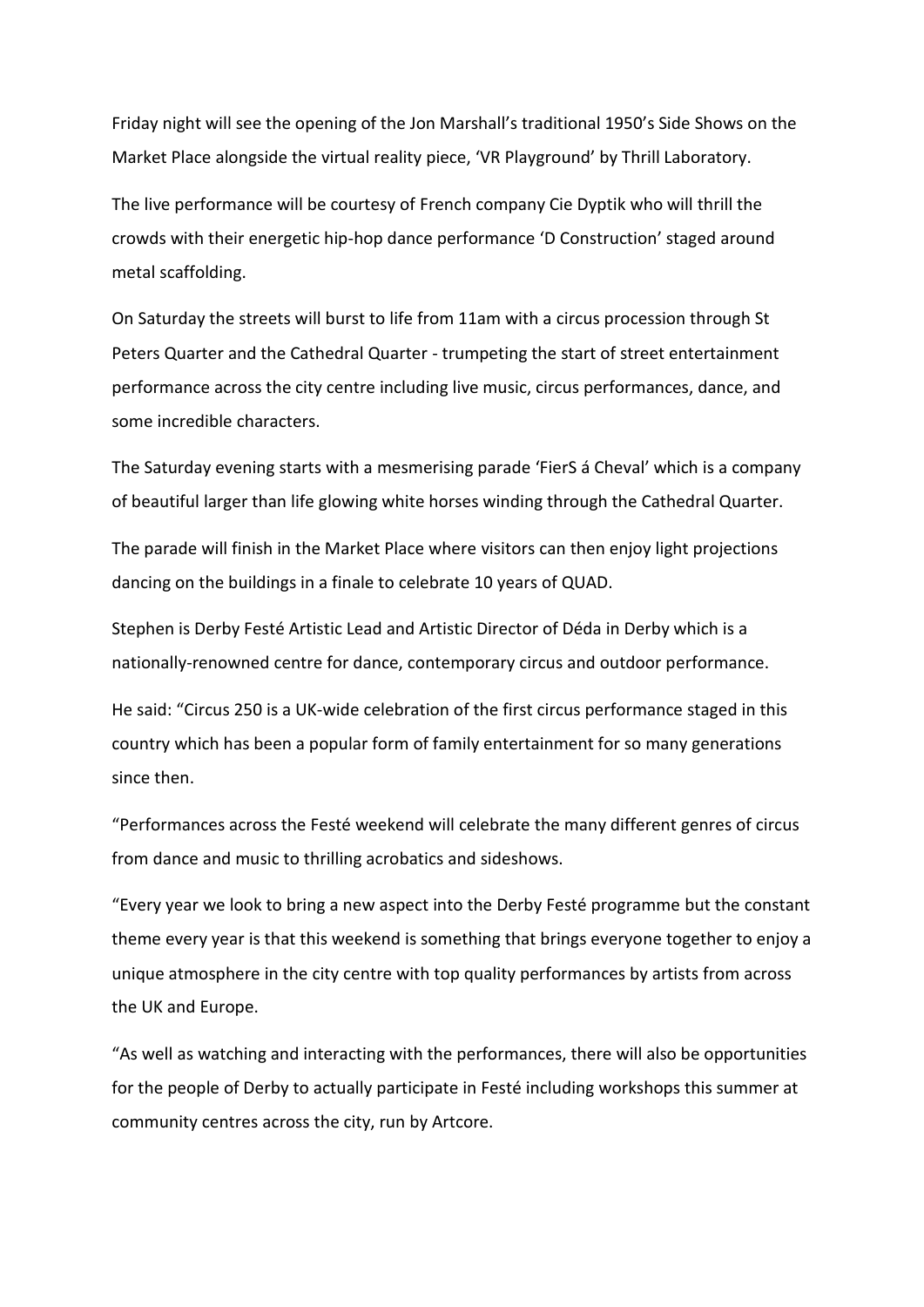"This will prepare them for joining the circus parade- funded through audience development support from the Associate Touring Network.

"We are thoroughly looking forward to this year's Derby Festé and I would urge people to buy tickets for the 'Now or Never' circus show as soon as they can as numbers are limited in the Big Top over the three evenings."

For more information about Derby Festé please head t[o www.derbyfeste.com](http://www.derbyfeste.com/) and tickets are available now for 'Now or Never'by Circus Tscuia at [www.deda.uk.com/whats-on/circa](http://www.deda.uk.com/whats-on/circa-tsuica-now-or-never)[tsuica-now-or-never.](http://www.deda.uk.com/whats-on/circa-tsuica-now-or-never)

Derby Festé is produced and presented by Déda, Derby LIVE, QUAD and Derby Theatre in association with the Without Walls Associate Touring Network. Without Walls is the UK's largest commissioner of outdoor arts shows, taking inspiring new work to audiences all over the country and beyond.

Festé is funded by Arts Council England and Derby City Council, with sponsorship from the University of Derby, Smith Partnership, Cathedral Quarter and Intu Derby.

**Ends** 

Media enquiries: Sarah Jenkin-Jones, JJPR, Tel: 01332 515102/07951 945665;

### [sarah@jjpublicrelations.co.uk](mailto:sarah@jjpublicrelations.co.uk)

### **Notes to editors:**

### **Derby Festé**

Derby Festé is produced and presented by Déda, Derby LIVE, QUAD and Derby Theatre in association with the Without Walls Associate Touring Network. It is funded by Arts Council England and Derby City Council, with sponsorship from the University of Derby, Smith Partnership, Cathedral Quarter and Intu Derby.

2018 marks the 12th appearance of Derby Feste in our city. Festé was founded in 2007 to mark the opening of Westfield, Derby. This was followed in September 2008 by a second Festé event to mark the launch of the Cultural Olympiad in the East Midlands and the opening of QUAD. In 2009, Derby Festé became a stand-alone festival for the East Midlands and since the first event, has had the ambition of developing into an annual event with funding from various public and private sector organisations.

In order to safeguard the future of Derby Festé, Circa Tsuica performances will be priced and ticketed. All other events and performances will be free. See [www.derbyfeste.com](http://www.derbyfeste.com/) for more details.

#### **Without Walls**